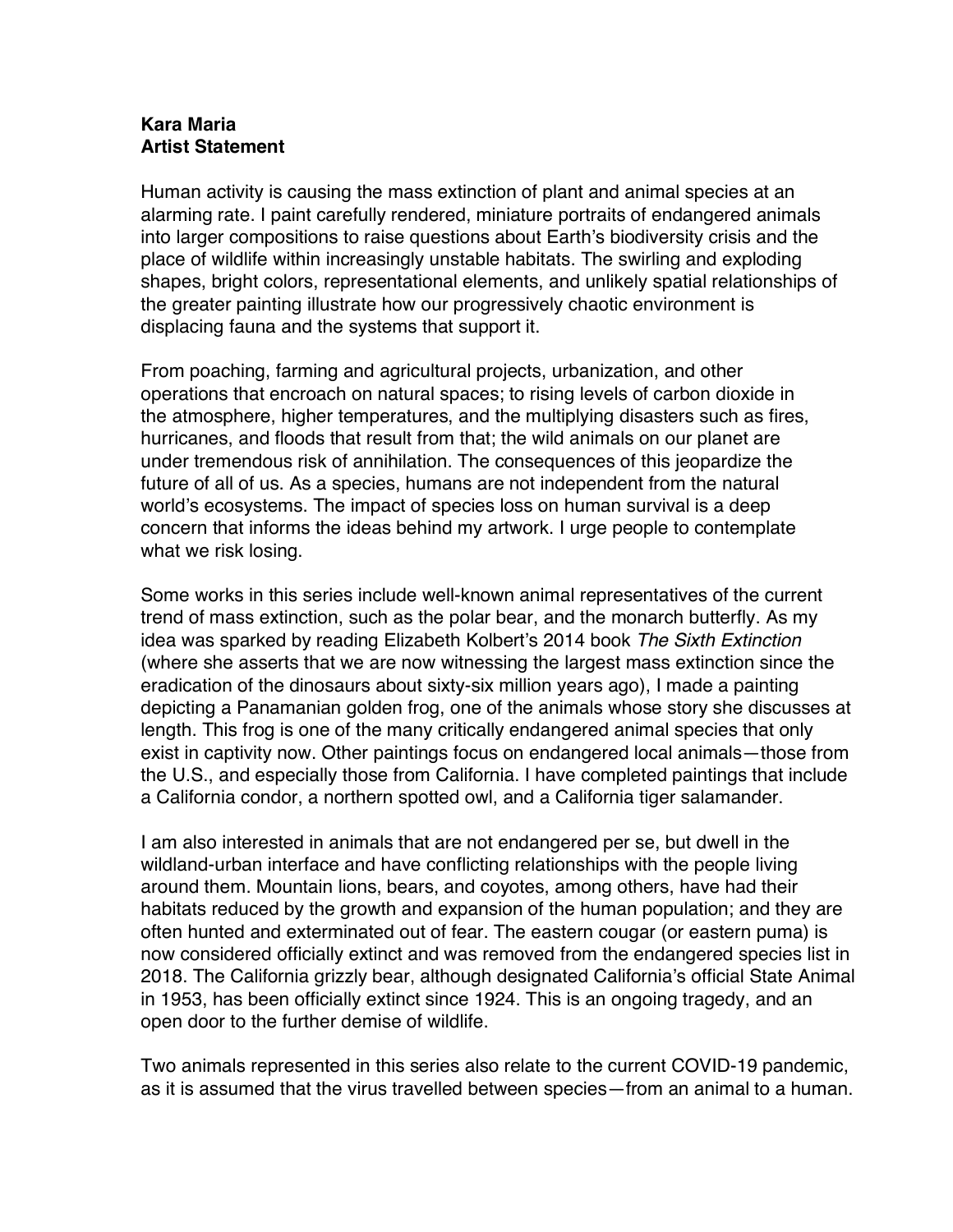I have made paintings of both a bat and a pangolin—the two animals considered most likely to have passed the virus to humans. Both animals are known to carry corona viruses; and are heavily trafficked and sold in wet markets where there is close human contact with wild animals. Both animals are consumed as food; and their body parts are considered medicinal in a variety of cultures globally. This is a prominent example of people's behavior negatively impacting both the natural world, and human health at the same time.

My current body of work was also inspired by my time as an Artist-in-Residence at Recology (the San Francisco dump) from October 2014–January 2015. My project there was to use discarded canvases I found in the trash at the dump site (including amateur paintings and digitally printed, mass-produced artwork from Ikea) and over-paint them with recycled acrylic paint from their Household Hazardous Waste Program. The abstraction in the paintings speaks to the environment of the Recology facility, a constantly churning and tumultuous place. This is where I began including the living creatures that inhabit or pass through the site within the color and form of the larger painting surface. Detailed renderings of seagulls, raccoons, hawks, and other animals are interspersed within the paintings. These animals are far from endangered; in fact, they are thriving on our trash. My experience during the residency underlined for me the interconnected lives of humans and animals, and the impact our trash and desire to consume has on the natural environment. It also piqued my interest in the flip side of species loss—that of overly prolific and invasive species that are also contributing to our biodiversity crisis.

My newest paintings include a variety of animals that are endangered in different parts of the world. Because so much of Earth's fauna is threatened, I want to draw attention to the broad range of wildlife that is disappearing globally: from pollinators like rusty patched bumble bees, mollusks such as Hawaiian tree snails, marine mammals like vaquitas, to larger predators including Sumatran tigers, and many others. According to the Center for Biological Diversity, dozens of species are going extinct every day. *"Because the rate of change in our biosphere is increasing, and because every species' extinction potentially leads to the extinction of others bound to that species in a complex ecological web, numbers of extinctions are likely to snowball in the coming decades as ecosystems unravel."* They predict that 30 to 50 percent of all species will be heading toward extinction by mid-century. I want to acknowledge these animals in my paintings; and depict how environmental turmoil is disrupting the fundamental structures that support survival.

As I write this, I am aware that 2020 was one of the two warmest years ever recorded on Earth (tied with 2016). Also June 2021 was the hottest June on record for the U.S., North America, and Africa—and the fifth-warmest June on record globally.15,000 members of The Union of Concerned Scientists recently